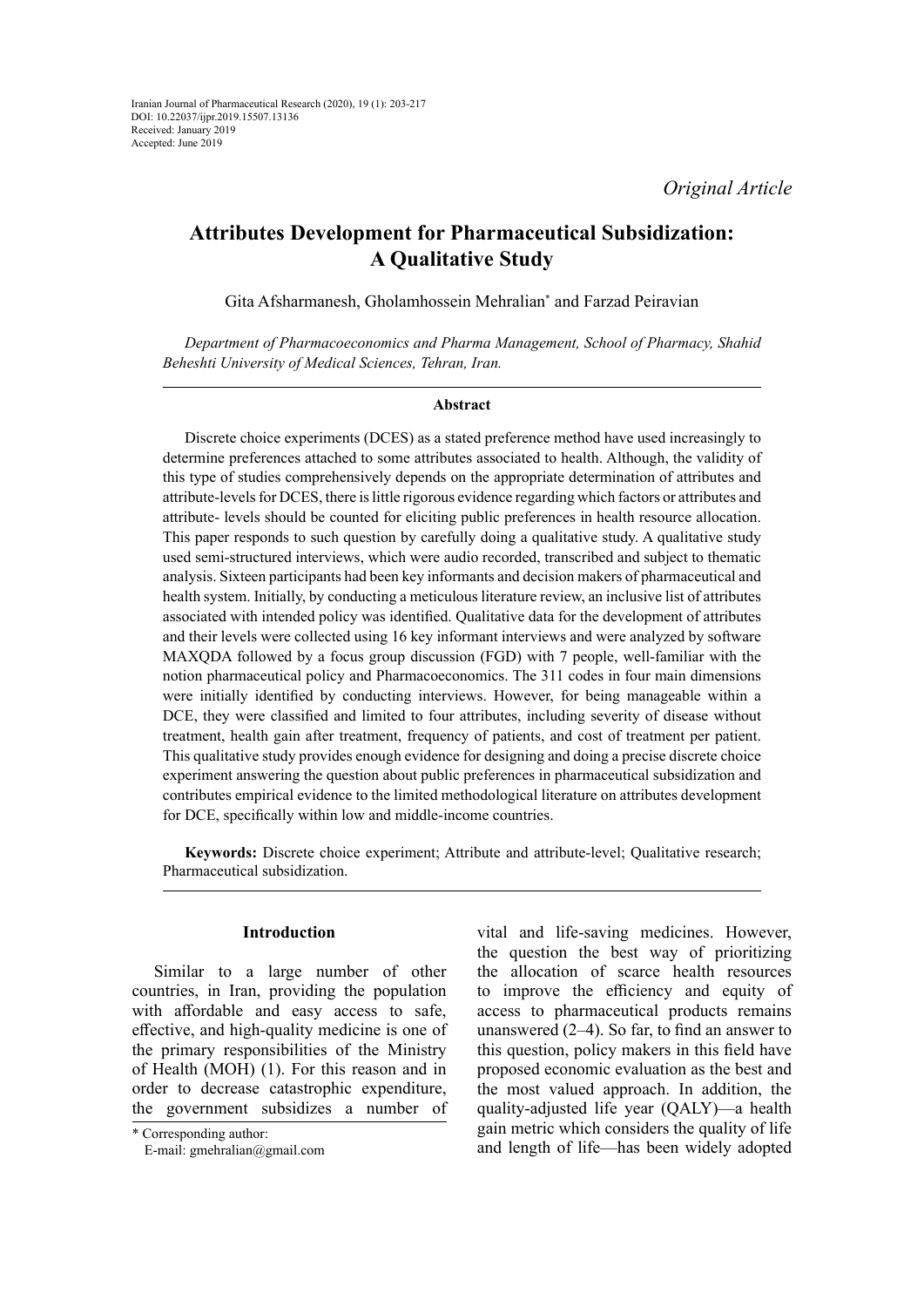to measure the value of a health-care treatment (5). Nowadays, identifying and considering the preferences of the target population is one of the approaches which are used by policy makers in various domains such as health care. Thus, it might be argued that in order for a policy design and for the delivery of health services to be efficient, policy makers should adapt their goals to their target society's preferences. This needs a clear understanding of preferences of the population and their judgment about health programs (6). It has been indicated by studies which investigate public opinions that the public desire to see their preferences considered for "nontechnical" dimensions of prioritization (3, 7–9). Similarly, Tappenden *et al.* in a study, argued that the objectives of National Institute for Health and Clinical Excellence (NICE) go beyond achieving technical and allocative efficiency. They also asserted that fair and just distribution of healthcare resources is another key principle which needs to be taken into account (10). The main question here is what other factors the public, who contribute to funding health care by paying taxes, are considered vital in resource allocation policies. Another question to be answered is what distributional weights each individual factor should receive when setting priorities. The health economics research literature presents an extensive investigation of these two questions. However, there is a little agreement on the factors or attributes that the general public desire to be considered and the extent these factors should be taken into account in health resource allocation decisions (2).

The recent literature indicates that a large number of studies in this field are rapidly moving toward applying DCEs which are considered as choice-based techniques (2). DCEs validity, similar to other attribute-based experiments, is largely dependent on the researcher's ability to identify proper attributes and specify the level of each attribute (11). The process of attribute development should be systematic and meticulous in order for the researcher bias to be avoided (12). In response to this problem, a number of different methods have been applied to develop DCE attributes, including literature reviews, existing conceptual and policy relevant outcome measures, theoretical

arguments, expert opinion review, professional recommendations, patient surveys, nominal group ranking techniques, and qualitative research methods (12, 13).

 Considering the limitations of deriving attributes from the existing literature, Coast *et al.* argue that as qualitative studies represent the potential beneficiaries' perspective and experiences, they are the best source to be used to elicit attributes (12). Such reports, however, are rare in the existing literature in both high- and low-income countries. (14, 15). This study sheds light on the importance of implementing DCE in the health economics, their theoretical foundations and applications, and the logic behind it for two main reasons. The first one is that little is known about DCE in developing countries, especially in Iran, and the second one is that there is a very limited application of DCE in internal studies even in the field of health policy.

#### **Study setting**

In Iran, after the Health Sector Reform, nearly 100% of the population use the national basic insurance system to reimburse their drug expenditures and, most of the time, have to pay around 30% of the costs. However, for decreasing catastrophic expenditure due to high-tech medicines, especially for chronic and life-saving diseases, the government subsidizes some of these pharmaceutical products up to 90% or occasionally 100%. Nevertheless, owing to scarce resources, there is not any rigorous evidence whereby prioritizing could be done. Moreover, it sounds that community preferences, as tax-payers and public budget's owner, must be considered in this decision-making.

## **Method**

This study was grounded on the qualitative approach to elicit the relevant attributes and their levels in order to constitute the DCE framework for conducting quantitative study. In DCEs, each potential product (intervention) is described by its characteristics, which are called attributes, and each attribute receives a range of specific dimensions which are referred to as attribute levels (16). In attempt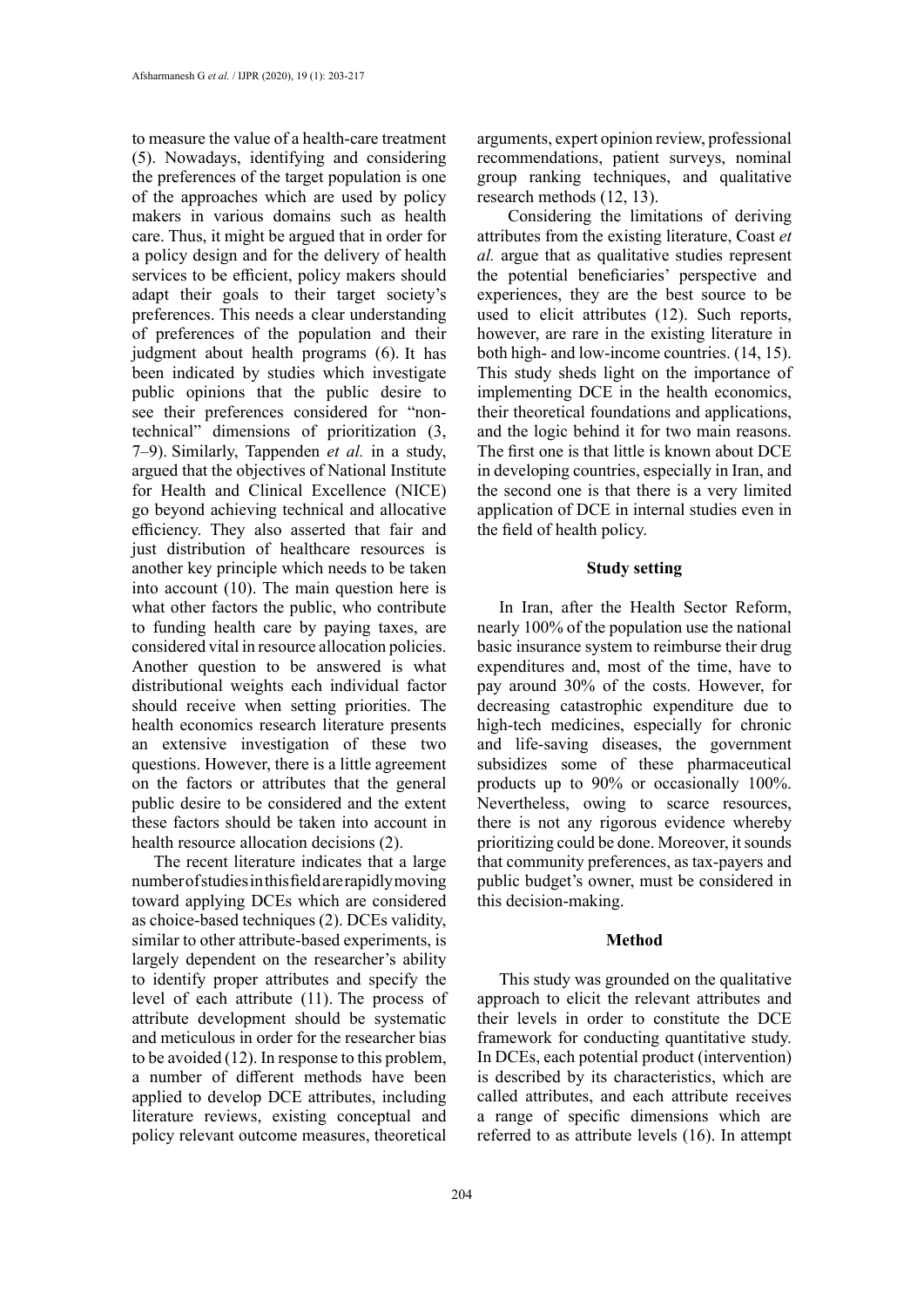to generate a set of hypothetical choice alternatives, the attributes of the interventions and their assigned attribute levels are usually combined by applying experimental designs (14, 15).The respondents are asked to present their preference in a questionnaire which represents these competing alternatives (13, 18). The attribute-levels indicate the utility which respondents will align to a particular characteristic of an intervention, and so, their choices or preferences (13, 19) . In the next phase, the main steps taken to conduct the first step of the current study are illustrated below.

#### *Developing Conceptual framework*

One point which is emphasized in the current DCE literature is that credible attributes and attribute-levels for a DCE need to be policy relevant, sensible and significant to the population being studied and in accordance with the random utility theoretical foundation of DCE (13, 18 and 19).What this signifies is that the appropriate conceptual and theoretical explanatory models as well as empirical literature on the policy issue should be utilized in order to identify such attributes and levels. Therefore, an inclusive list of attributes may be generated through a meticulous review of the existing literature on the policy topic, which may be included in a relevant DCE.

#### *Literature review*

The research team, to achieve this goal, conducted a meticulous and comprehensive literature review so that the most relevant attributes influencing the end of the current study would be identified and listed. To do so, two levels of terms were developed and searched in Google scholar, PubMed, Scopus, Science Direct, and Pro Quest databases. The first set of terms incorporated preferences elicitation, pharmaceutical production, discrete choice experiment, subsidization, resource allocation, and the second set of terms included Health insurance, attributes and influential factors, health financing, which were combined with the fires set of terms from time to time. The research team focused on those empirical papers and reviews, policy documents, and conceptual frameworks associated with healthcare financing systems and consumer choice behavior which were published in

English during a period of sixteen years from 2000 to 2016. The current paper presents the research team's insight into that part of the existing literature that guided its qualitative study on the most significant attributes.

# *Qualitative study for identification of context-specific attributes*

As mentioned earlier, identifying the relevant attributes and their levels were the main purpose of this study through using a qualitative approach.

#### *Study population and sampling*

Qualitative data for the development of context-specific attributes and attributelevels was collected in a period of 4 months in 2016, using 16 key informant interviews followed by a focus group discussion (FGD) with 7 people of health decision makers and experts in pharmaceutical policy and Pharmacoeconomics. Stratified purposive sampling was used in order to achieve all attributes influencing resource allocation from different social and political perspectives; and the overall sample size was determined by expected saturation point.

#### *Data collection*

An interview guide was developed based on the conceptual attributes listed according to the existing literature. The literature classifies all the significant attributes in prioritization pharmaceutical funding into three different categories or dimensions: beneficiaries' characteristics, disease characteristics, and pharmaceutical products characteristics (Table 1). Following that, we modified the guide so that it can be utilized to conduct an interview with experts and decision makers. In order to ensure the consistency of the topics which were supposed to discussed in the interview sessions across all respondents, it was necessary to make use of a guide so that the interviewers may use a common and fixed instrument. This interview guide was comprised of a number of open-ended questions which incorporate adequate probes. The guide contained broad questions on: 1) the aim of subsidizing pharmaceutical products by government and discussing how much we could accede them in order to provide gaps and explore influential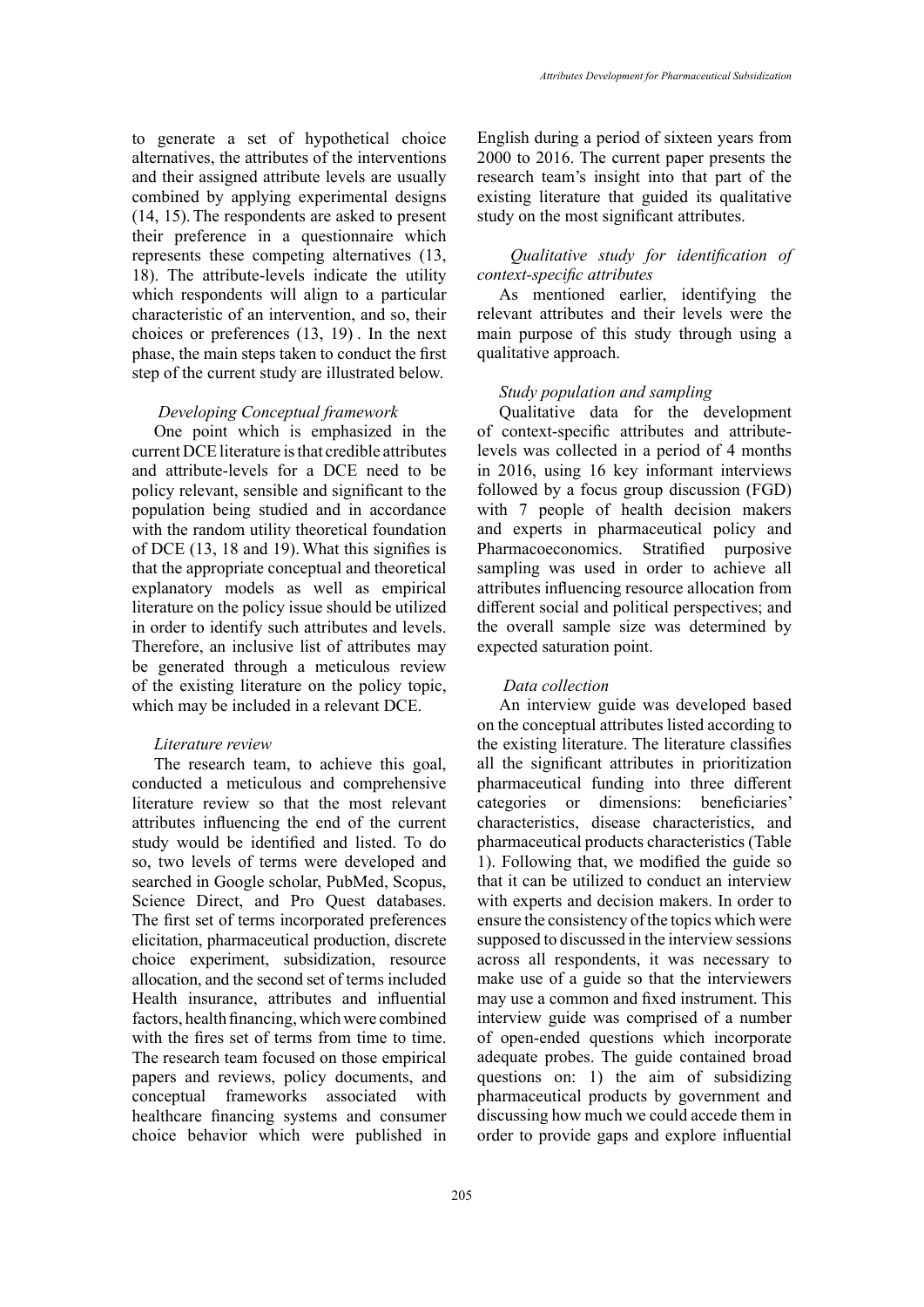attributes which must be considered, 2) the product attributes they would value as important when deciding whether or not to subsidize, 3) the most important diseases which should be prioritized for funding protection, and ultimately 4) the characteristics based on which the patients, who are suffering from these diseases, must be prioritized. Each interview lasted for about an hour, and all the sampled respondents consented to and participated in the study. Before data recording took place, the permission was also obtained from all study participants, and it was allowed for the participants not to continue whenever they would want.

#### *Data analysis*

Two analysts examined, coded, and categorized the qualitative transcripts of the study independently; this rigorous step was taken in an attempt to ensure inter-researcher reliability. The computer assisted qualitative data analysis software MAXQDA (version 10) was used to help the authors to analyze the entire material. To do so, the pre-established coding scheme which was developed based on the generated interview guide and the conceptual attributes listed during the literature review stage was applied. In addition to this, it is expected new codes and categories to emerge in the next stages of reading and so allowed a specific place for them. The other analyst scrutinized the same material manually and examined them inductively to let codes and categories emerge as they proceeded through the transcripts. In the next stage, the two analysts compared the outcome of their analysis in order to finalize an individual list of attributes. The discrepancies resulted from the comparison stage made the analysts to go back to the transcript and finalize their decision as to whether an element reflected a real and reliable attribute or not.

# *Focus group discussion (FGD)*

 The purpose of this step was to limit the number of attributes so that they would be manageable within a DCE. This was done through a discussion of the context-specific attributes which were generated through the qualitative analysis, with "informed" people, who were chosen based on their expertise and experience in healthcare decision making process. The discussion was used as a tool to ensure the consistency of the chosen attributes with the theoretical principles of DCE. Having produced a list of the most significant attributes, the research team discussed it with seven experts who were selected because of their experience with pharmaceutical decision making the Iranian context. We took this step so as to make sure the chosen attributes were credible as well as realistic in the Iranian context and were capable of answering decisive unresolved research questions regarding community preferences for pharmaceutical subsidy. FGD were conducted to draw distinct terms for the development of conceptual attributes, providing a description of key concepts in a few distinct attributes, and deriving attribute levels.

It was conducted in Farsi and by the help of two research assistants serving the role of facilitator and note taker. Preceding the discussion, the assistant serving the role of the facilitator fully explained the research concept to the respondents. Excluding the distractions, on average, FGD lasted 2 h and was taperecorded and transcribed for later analysis.

#### **Results**

# *Literature review and Qualitative analysis results*

Table 1 displays a list of conceptual attributes which guided the interviews. The two analysts reached an agreement on the complete list of all attributes during the initial triangulation. The 311 codes which were identified consisted of: beneficiaries' characteristics (44 codes), disease characteristics (118 codes), and pharmaceutical products characteristics (113 codes). Two other dimensions were also defined as social and political considerations (25 codes) as well as interference of insurance organizations for advocating the patients against pharmaceutical expenditures (11 codes).

In line with methodological recommendations, the number of attributes to include in the DCE is an important issue to balance. On these bases, as shown in Table 2, eight attributes were taken as the most important attributes that could be feasibly included in the pilot elicitations. They include prevention versus cure, prevalence, severity, socioeconomic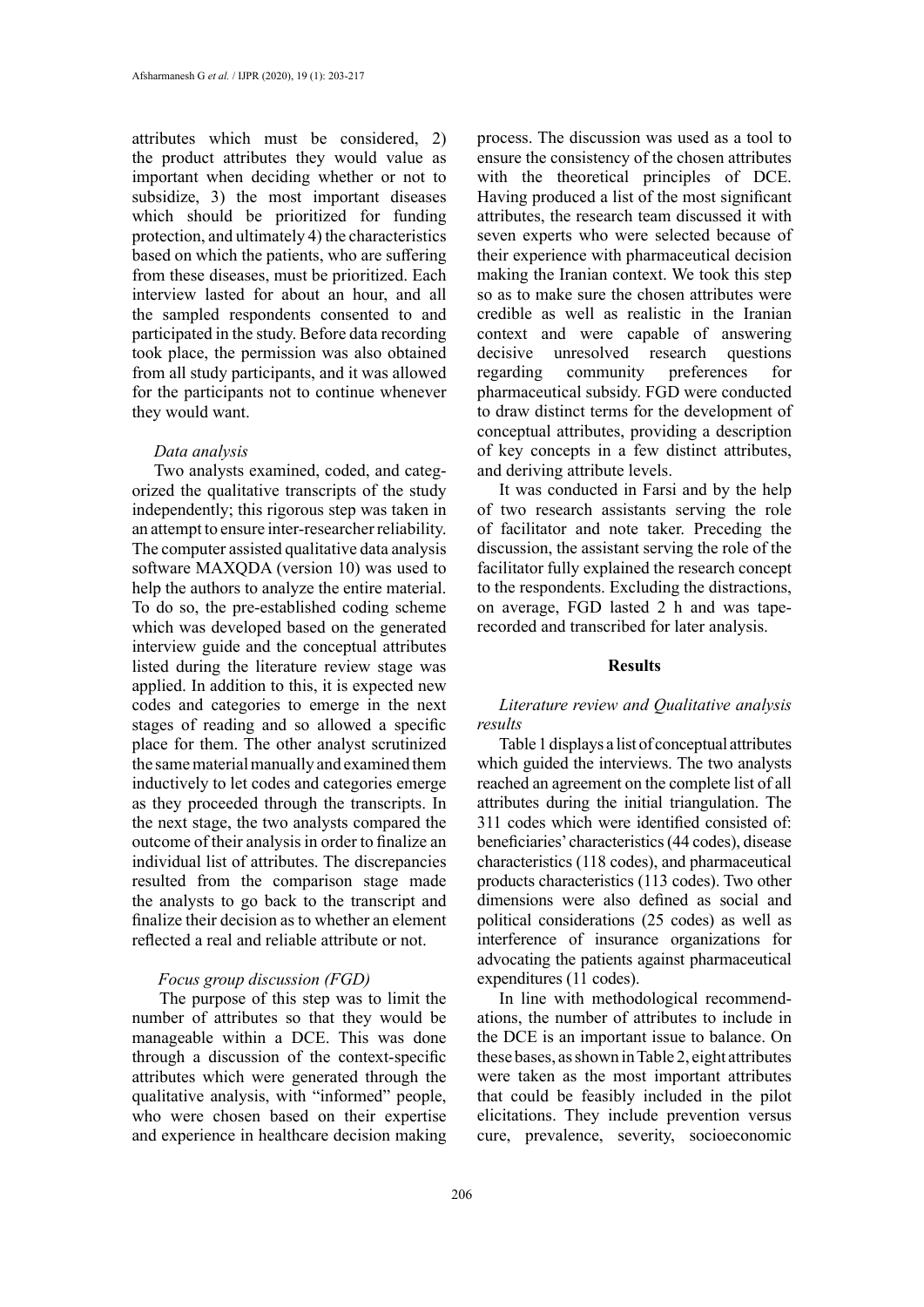**Table 1.** Summary of the literature review for attributes. **Table 1.** Summary of the literature review for attributes.

| <b>Public Preferences</b>                       |                                                                                                                                                                                                                           |                                                                                                                                                                                                                                       |  |  |
|-------------------------------------------------|---------------------------------------------------------------------------------------------------------------------------------------------------------------------------------------------------------------------------|---------------------------------------------------------------------------------------------------------------------------------------------------------------------------------------------------------------------------------------|--|--|
| Study/country                                   | <b>Study focus</b>                                                                                                                                                                                                        | <b>Attributes</b>                                                                                                                                                                                                                     |  |  |
| Witty et al.<br>(2008)<br>Australia (3)         | P.P for allocation resources for pharmaceutical                                                                                                                                                                           | Chance of success, Survival, Quality of life, Additional<br>cost                                                                                                                                                                      |  |  |
| Norman,<br>Richard<br>(2013)<br>Australia (22)  | The allocation of health gain between<br>hypothetical groups of potential patients.                                                                                                                                       | Gender, smoking status, income (or socioeconomic<br>status), whether the individual maintained a healthy<br>lifestyle, career status and total LE.                                                                                    |  |  |
| Rowen, Donna<br>$(2016)$ U.K<br>(23)            | To take BOI into consideration in its<br>appraisals of health technology assessments<br>under the new policy of value-based<br>assessment, to replace the current inclusion of<br>the "end-of-life"                       | Life expectancy with current treatment, life expectancy<br>gain from new treatment, HRQOL with current<br>treatment, and HRQOL gain from new treatment.                                                                               |  |  |
| Shah et al<br>$(2015)$ U.K<br>(24)              | To investigate whether health gains should be<br>weighted differently for different groups of<br>patients.                                                                                                                | Life expectancy without treatment; Quality-of-life<br>without treatment; Life expectancy gain from treatment;<br>Quality-of-life gain from treatment;                                                                                 |  |  |
| Mentzakis et<br>al. (2011)<br>Canada (25)       | To investigate individual preferences<br>regarding public funding for drugs used to<br>treat rare diseases and common diseases                                                                                            | frequency of the disease; cost of treating a single patient<br>with the drug; total cost of funding the drug (budget<br>impact); severity of the disease without the treatment;<br>and impact of drug treatment on a patient's health |  |  |
|                                                 | <b>Decision Makers Preferences</b>                                                                                                                                                                                        |                                                                                                                                                                                                                                       |  |  |
| Study/country                                   | <b>Study focus</b>                                                                                                                                                                                                        | <b>Attributes</b>                                                                                                                                                                                                                     |  |  |
| Diaby et al.<br>$(2011)$ Canada<br>(26)         | Preferences of physicians in Côte d'Ivoire<br>when selecting reimbursable pharmaceuticals                                                                                                                                 | Cost effectiveness of treatments, severity of the disease,<br>age and social class                                                                                                                                                    |  |  |
| Linley W and<br>Hughes D<br>$(2013)$ UK<br>(27) | Preferences of All Wales Medicines Strategy<br>Group.(AWMSG) appraisal committee and<br>appraisal. subcommittee (New Medicines<br>Group) members ('appraisal committees') for<br>specific new medicines adoption criteria | Main impact of disease before treatment, annual number<br>of patients to be treated, QALYs gained per treated<br>patient, incremental cost per QALY gained, uncertainty<br>in cost effectiveness is thoroughly explored               |  |  |
| Tappenden et<br>al. (2007) (10)                 | how efficiency and certain equity objectives<br>are currently being weighted                                                                                                                                              | cost-effectiveness, uncertainty, age of the beneficiary;<br>baseline health status prior to receiving, existence of<br>other alternative treatment                                                                                    |  |  |
|                                                 | <b>Public vs. Decision Makers Preferences</b>                                                                                                                                                                             |                                                                                                                                                                                                                                       |  |  |

| Study/country                             | <b>Study focus</b>                                                                                                | <b>Attributes</b>                                                                                                                                                                         |
|-------------------------------------------|-------------------------------------------------------------------------------------------------------------------|-------------------------------------------------------------------------------------------------------------------------------------------------------------------------------------------|
| Whitty et al.<br>(2011)<br>Australia (28) | Evaluate the consistency of public and<br>decision maker preferences for the public<br>subsidy of pharmaceuticals | Chance of response success, survival, quality of life<br>(QoL), cost to government per person treated.<br>Uncertainty around the chance of response success (only<br>for decision makers) |

status, age, effectiveness, cost, and ethical as well as political consideration. To illuminate more the respondents' views on attributes, some brief explanations and quotations from the qualitative transcripts are also outlined hereunder.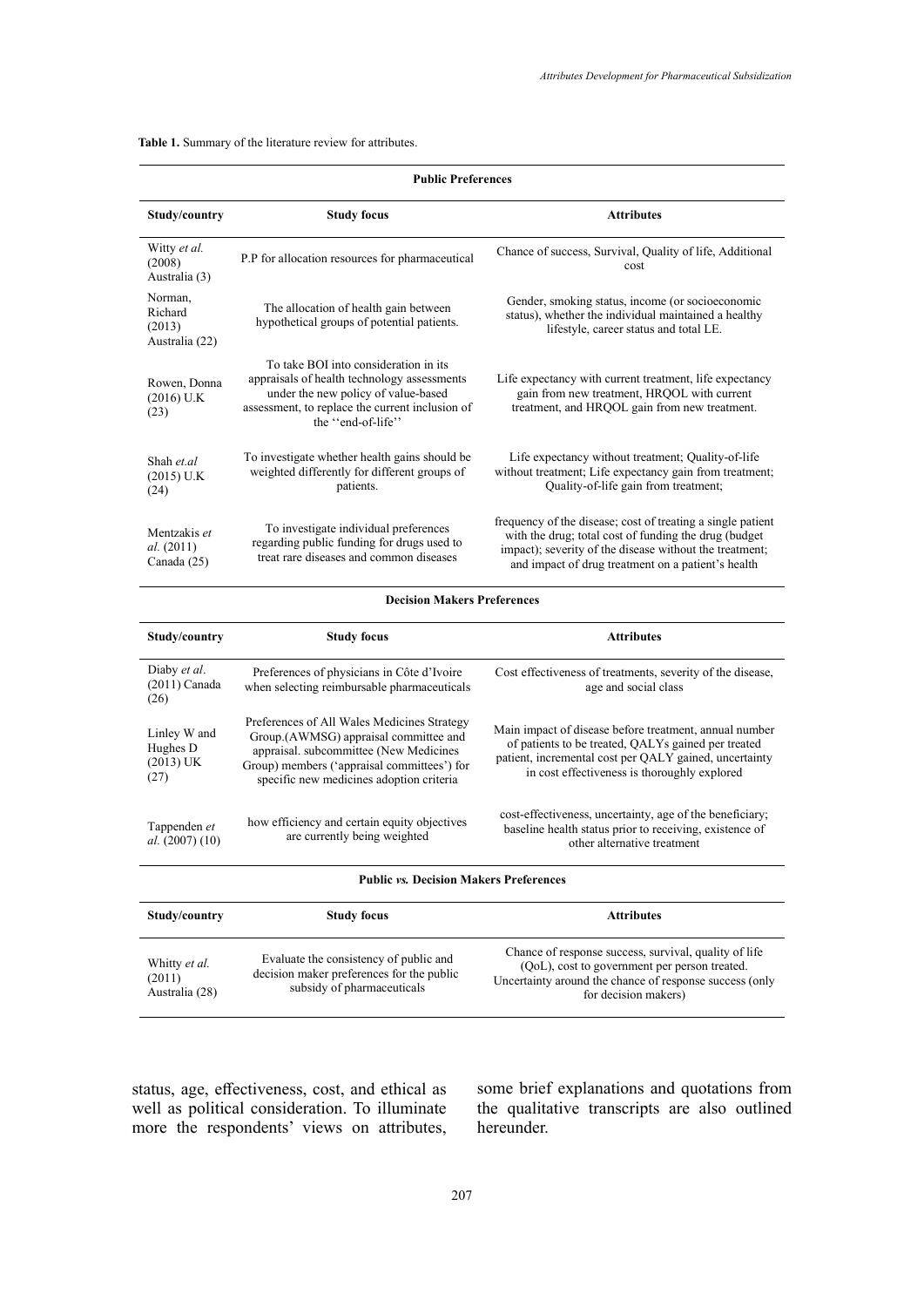| <b>Dimensions</b>    | <b>Attributes</b>                           | <b>Definition</b>                                                                                                 |  |
|----------------------|---------------------------------------------|-------------------------------------------------------------------------------------------------------------------|--|
|                      | Prevention $vs.$ cure $(24)$                | Health care or treatment                                                                                          |  |
| Disease              | Prevalence (29)                             | Number of patient, rarity of disease                                                                              |  |
|                      | Severity (65)                               | Long side effect, treatment period, QoL before and after treatment, LY<br>gain, end of life                       |  |
| <b>Beneficiaries</b> | Socioeconomic status (33)                   | Having dependency, productivity, the poor, Share of the expenditure<br>with pharmaceuticals on the monthly income |  |
|                      | Age $(11)$                                  | Young men are preferable for their productivity and egalitarian aspect                                            |  |
|                      | Effectiveness (27)                          | Health gain, QALY gain                                                                                            |  |
| Pharmaceutical       | Cost(86)                                    | OOP, Internal production, catastrophic expenditure, cost effectiveness,<br>the cheaper alternative                |  |
| Others               | Ethical and political<br>consideration (25) | NGO's force, election propagation                                                                                 |  |

# **Table 2.** The first set of attributes confirmed by interviews. **Table 2.** The first set of attributes confirmed by interviews.

# *Effectiveness*

## One of the participants said:

*"Effectiveness and cost-effectiveness of a pharmaceutical product is the best indicator, that is, how much health can be provided for the society?"*

#### *The cost*

The cost of the unit of medicines, especially for chronic, rare, and orphan diseases, which causes catastrophic expenditures and makes the patients to be impoverished, was considered as another attribute. On the other hand, the limitation of budget is the other more important issue that should be account herein. So, it is critical for decision makers to know how they can provide more health as much as welfare.

 An example has been outlined by the following statement:

"*Subsidies principally are credits which would be allocated to increase welfare, and no difference is to pharmaceutical products, the aim of resource allocation in each context is accessibility with the least cost to the patients."*

## *Socioeconomic status*

Most of the respondents believed that the socioeconomic status of the beneficiaries should be considered in funding decisions and they proposed it with statements such as:

*"The type of the population is more important than the number of patients, socioeconomic class of the beneficiaries should be considered."*

# *Age*

Many different studies have elicited preferences for age. The majority suggest that the public in general favors the young over the elderly. Preferences for age, or ageism, can be based on a number of ethical principles. Utilitarian ageism is based on a principle of maximizing health gains; as younger patients are expected to live longer than the older patients, there is a greater expected value to save a younger patient. Productivity ageism holds that the very young and the very old have less societal value than individuals at ages in between by virtue of their relative contributions to society. A third conception of ageism stems from a perceived moral obligation to save a young life over an older life because they have had fewer life years. This desire to equalize the age at death is known as egalitarian ageism. The respondents in our study have also mentioned some similar points by statements such as: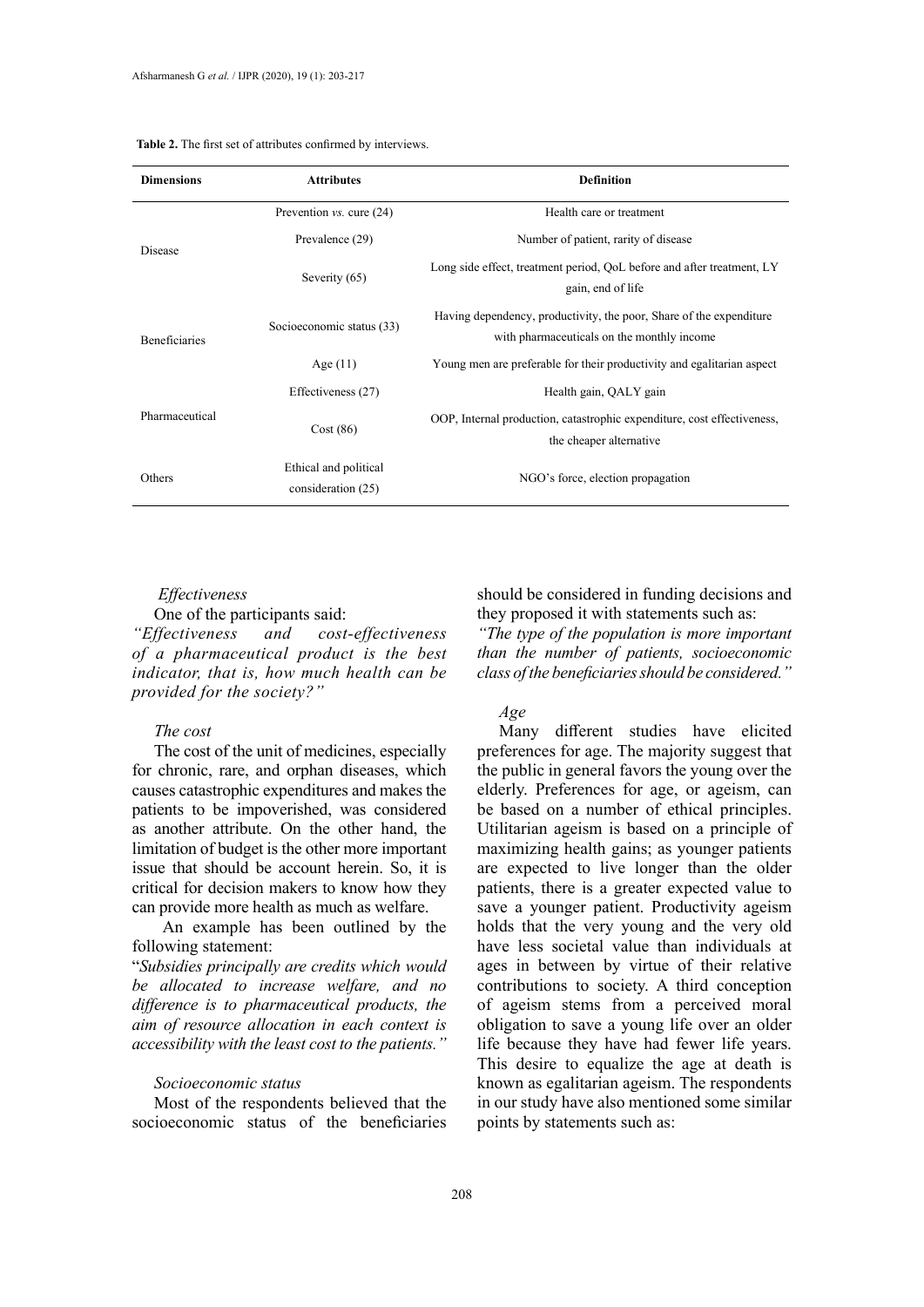*"Young men whit severe disease who has more life expectancy and his normal life has been disturbed should be prioritized."*

## *Severity of disease*

Severity of disease was the most important attribute after cost which was mentioned however, as it has been pointed in the literature, it can be defined as the likelihood of death or organ failure as a result of disease progression, independent of treatment and it has different features such as quality of life before treatment, duration of treatment, and quality of life after treatment(25).

# *"Financial support of life- saving and disabling diseases is morally justifiable."* OR

*"Diseases without a good prognosis or an effect on the quality of life should not be subsidized."*

## *Prevention vs. cure*

Expected utility theory suggests that a gain of 0.5 QALYs should be valued equally to preventing a loss of 0.5 QALYs; thus, society should be indifferent between acute or preventative care. Some studies have found that respondents strongly favored improvements in health over the prevention of declines and it has been suggested that part of the reluctance to prioritize preventive care may refer in the uncertainty around its effect. On the other hand, the distinction between acute and preventive care, though, may be largely arbitrary. For example, do life-saving treatments improve health or prevent death? However, in our study some respondents due to saving of the health system resources and the importance of the healthcare pointed to this attribute as well.

*"Many complicated diseases would be manageable with a series of preventive interventions."*

## *Prevalence of diseases*

Rarity or the prevalence of a specific disease in the population is related to the issue of the distribution of benefits to the many or the few. However, because of the small patient populations of rare diseases, the costs of drug development for such disease can be very high, and the cost-effectiveness of such drugs is often much higher than would generally be accepted. Therefore, the issue in terms of societal preferences is whether the relative rarity of a condition should lead to special consideration in terms of priority and acceptable cost-effectiveness. Consequently, it was considered as another influencing factor for prioritizing in resource allocation. *"We consider two principle for prioritizing in health; frequency of need and unit cost".*

# *Ethical and political consideration*

All respondents unanimously conceded that pharmaceutical subsidizing has been done based on ethical and political consideration till now.

## *Focus group results*

More clarifications of attributes and a lengthier discussion of attribute levels happened during the FGDs. Repeating the discussion in FGDs resulted in retaining 4 of the 8 initially selected attributes which were identified in the qualitative material (Table 3). The process of dropping attributes was guided by multiple criteria. During this process, in an attempt to avoid cognitive inter-attribute correlation, the attributes and their levels which were thought to be overlapping with other attributes were dropped (16). In addition, with the intention of avoiding dominance, some attributes (such as age) with definite preference across some certain levels were discarded in the FGD. On the other hand, although age would be an imperative attribute, FGD were not in favor of this issue that age should be considered as an influencing factor in decision making. As the final step, those attributes which were identified as being of secondary significance such as political considerations which were supposed to have a minor role in identifying the target population's preferences, were also discarded. However, the fixed levels were defined for all discarded attributes as part of the introduction to the choice exercise.

As socioeconomic status is relating to cost and it can also be considered as a demographic character for more investigation, it was better to be discarded.

As most of the respondents believe that cost should be considered as the beneficiaries' out of pocket rather than the saving or expenditure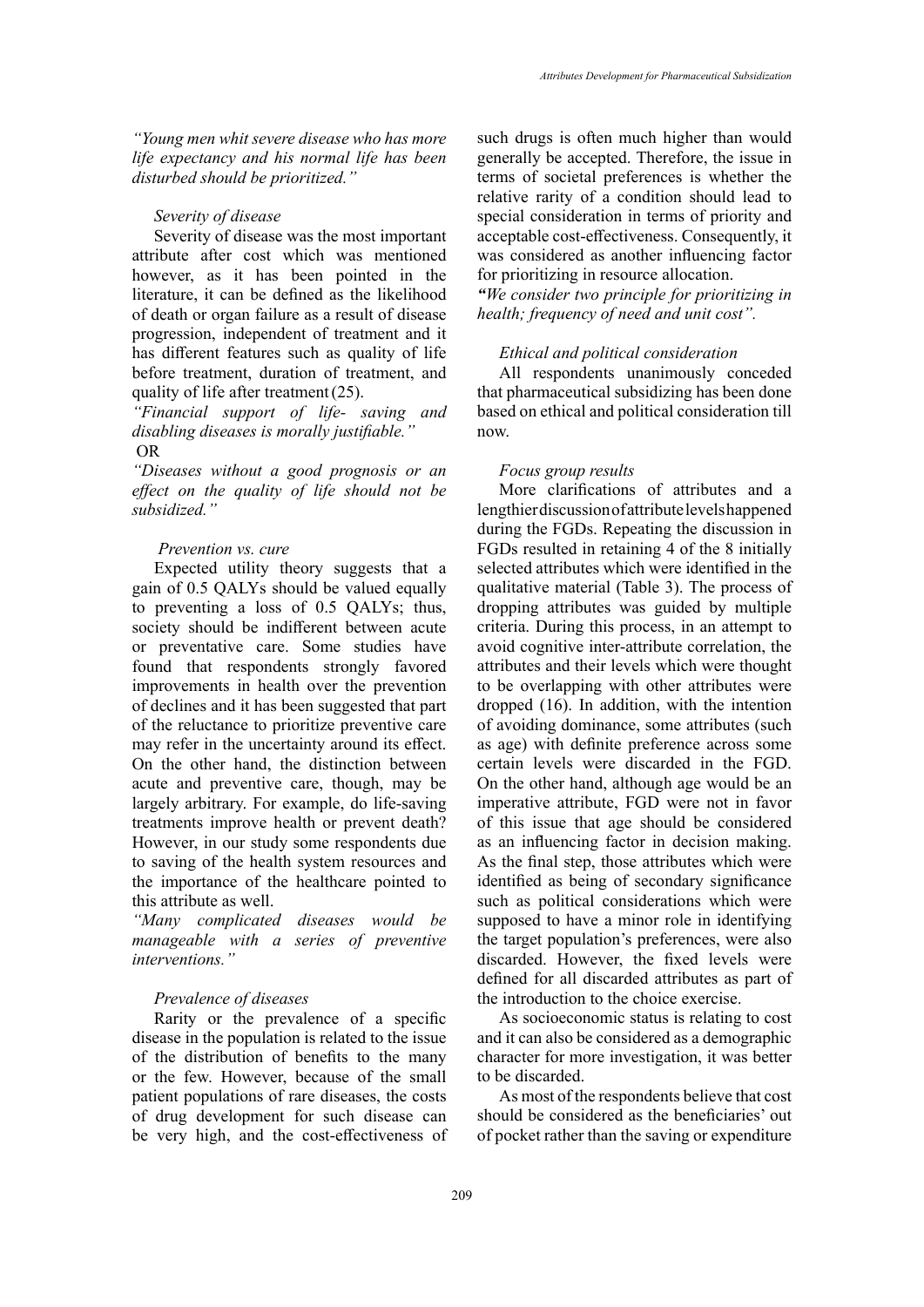|  |  |  | <b>Table 3.</b> Results of FGD. |
|--|--|--|---------------------------------|
|--|--|--|---------------------------------|

| <b>Attributes</b>                         | levels                                              |  |
|-------------------------------------------|-----------------------------------------------------|--|
| Severity of disease without treatment     | Moderate,                                           |  |
|                                           | Severe                                              |  |
|                                           | Without changing in QoL,                            |  |
| Health acquired after treatment           | Relative health,                                    |  |
|                                           | Full health                                         |  |
|                                           | Rare                                                |  |
| Frequency of patients                     | Not rare                                            |  |
|                                           | Less than $2000,000$ Rial (US\$ $60$ ) <sup>*</sup> |  |
| Cost of treatment per patient for a month | 2000,000-5000,000 Rial (US\$ 60-150)                |  |
|                                           | More than 5000,000 Rial (>US\$ 150)                 |  |

\* based on mean currency exchange rate in 2017 according to Central bank of Iran (https://www.cbi.ir/exrates/rates\_fa.aspx, access date 04.05.2018).

amount for the government, it was defined in three levels, which nearly implies a proportion of the least income that makes somebody to be poor or put to catastrophic expenditures. It is also concluded that it is better to coalesce effectiveness into defining quality of life after treatment due to describing prognosis of disease, and everyone accepted that the quality of life before treatment is an adaptable definition for severity, and for levels' comprehensibility, a simplistic scale was adjusted for the questionnaire using "severe disease" and "moderate disease" which would be described in detail in the introductory text according to the health state levels of the EQ-5D classification corresponding to the Mobility, Usual Activities, and Pain/ discomfort.

Since prevalence of disease is a determinant attribute especially for constraint budget and severity of orphan disease, as well as their high cost; it was concluded in the study by two levels discriminating orphan diseases from others.

## **Discussion**

By Providing a clear account of the systematic process of identifying attributes and their levels for a DCE to elicit the preference of the public and decision makers regarding pharmaceutical subsidization in Iran, this study hopes to enrich the literature on this concern (14, 15). The study was commenced by a lengthy process of identifying conceptual attributes from the literature. The later stage was to use the output of the first stage to generate a detailed interview guide which was utilized to collect initial qualitative data within the community using a systematic manner. A rigorous two-step analytical process helped the research team identify relevant attributes and attribute levels. The idea of generating the interview guide based on the results of the literature review, which covered both theoretical and applied studies, helped us identify and generate an initial broad list of attributes and attribute levels which all reflected a significant and policy-relevant element for pharmaceutical subsidization. This initial qualitative phase ensured response efficiency in our DCE, which, in turn, enhance the study's content validity (11, 13). Furthermore, this qualitative step helped us select potentially dominant and perceptually correlated and exclude less tradable as well as less important attributes and levels from the choice sets. The purpose of this was satisfying the credibility criteria of DCE attributes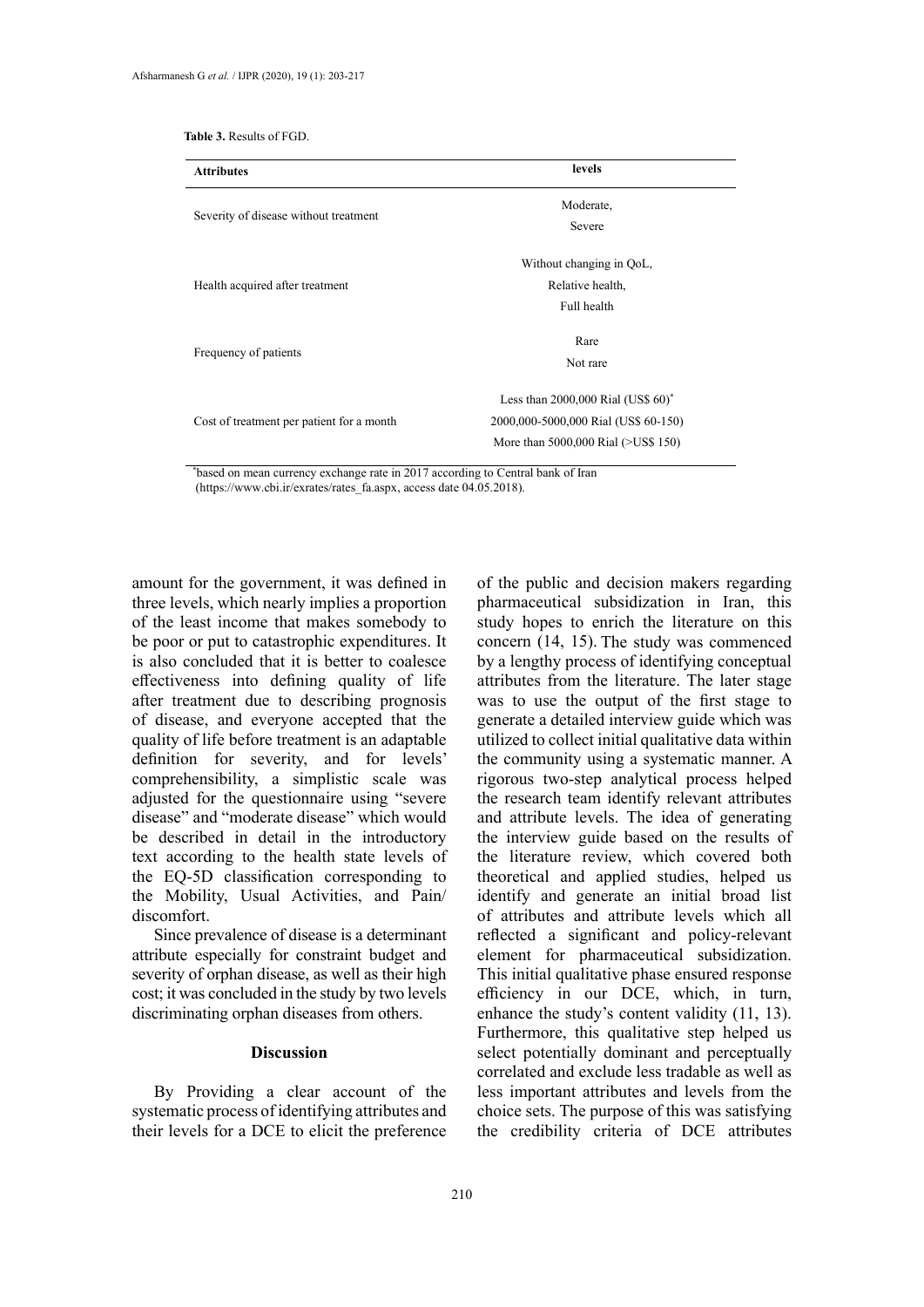and their levels (12, 13). While the group of attributes selected in the first stage of the study covered almost all the attributes presented in the literature, in the second stage, the research team attempted to limit the number of them to those attributes which were most relevant to decision making. This process was carried out by a rigorous and reasonable approach. Green and Gerard argued that age is primarily a proxy for capacity to benefit, and, for this reason, it may not be to the advantage or against any specific age groups (29). Additionally, a number of studies have found that while there seems to be a strong evidence in support of prioritizing the young, there is not sufficient evidence on excluding the elderly. This exerted vital effects on the framework of the elicitations or the way the questions were asked during the study. Moreover, according to discussions the prioritizing related to age is impossible, therefor age in spite of importance was deleted. In order to reinforce health maximization, the tension between the interpretations of two types of needs should be highlighted. Therefore, the quality of life before the treatment and the quality gain after the treatment were included. The prioritization of distributing drugs in a community is an issue of prevalence; the drugs for low-prevalence diseases are expensive to develop, and the cost-effectiveness of such drugs is higher than the accepted limits. It is argued that this makes it more difficult for the patients with rare diseases to access potentially beneficial drugs; hence, the prevalence of the disease is considered as the last attribute in design of our study. Since this poses a considerable challenge to the patients suffering from rare diseases to access effective drugs, a disease prevalence was considered as the last attribute in the design of this study.

# **Conclusion**

This study provides a comprehensive description of the meticulous application of the recently proposed approaches to the attribute levels development, and it is in line with extant literature on DCE attribute development (12). In the first step, a list of conceptual attributes was obtained through a literature review, which had been classified into three different

dimensions: beneficiaries' characteristics, disease characteristics, and pharmaceutical products characteristics. Based on the results of this phase, interviews were conducted, which led to the identification of eight characteristics as the most important features in this study. In order to reach a reasonable and reliable framework for DCES, a group discussion with the experts was arranged both to reduce the number of features and to provide logical levels for them, so that they can answer all aspects of the research question. Finally, based on the challenges for prioritizing pharmaceutical subsidization in Iran, it was concluded that four main attributes should be presented as: 1) Severity of disease before treatment in two severe and moderate levels, 2) Health level as a result of the treatment at three levels is unchanged, relative improvement and complete recovery, 3) Frequency of disease at two rare and non-rare levels, 4) The amount of payment from the patients' pocket for medicine at three levels. One of the main goals of this study is to offer further empirical guidance about the methodological processes of identifying and developing attributes and attribute levels for DCEs particularly in LMIC countries. Future studies should focus their attention on providing a clear account of the process of developing attributes of DCEs, as such descriptions are expected to provide fruitful grounds for assessing the accuracy of this process in DCEs. Thus, it might be argued that the potential and prospective of DCE for supporting the design and implementing interventions is highly reliant on the reliability of the attributes and attribute levels developed in the experimental designs.

## **Acknowledgement**

 This study was part of a PhD dissertation supported by Social Security Research Institute with the grant number 395002318. The authors of the present study would thank all participants devoted their time to the study.

## **References**

(1) Ghiasi G, Rashidian A, Kebriaeezadeh A and Salamzadeh J. The impact of the sanctions made against Iran on availability to asthma medicines in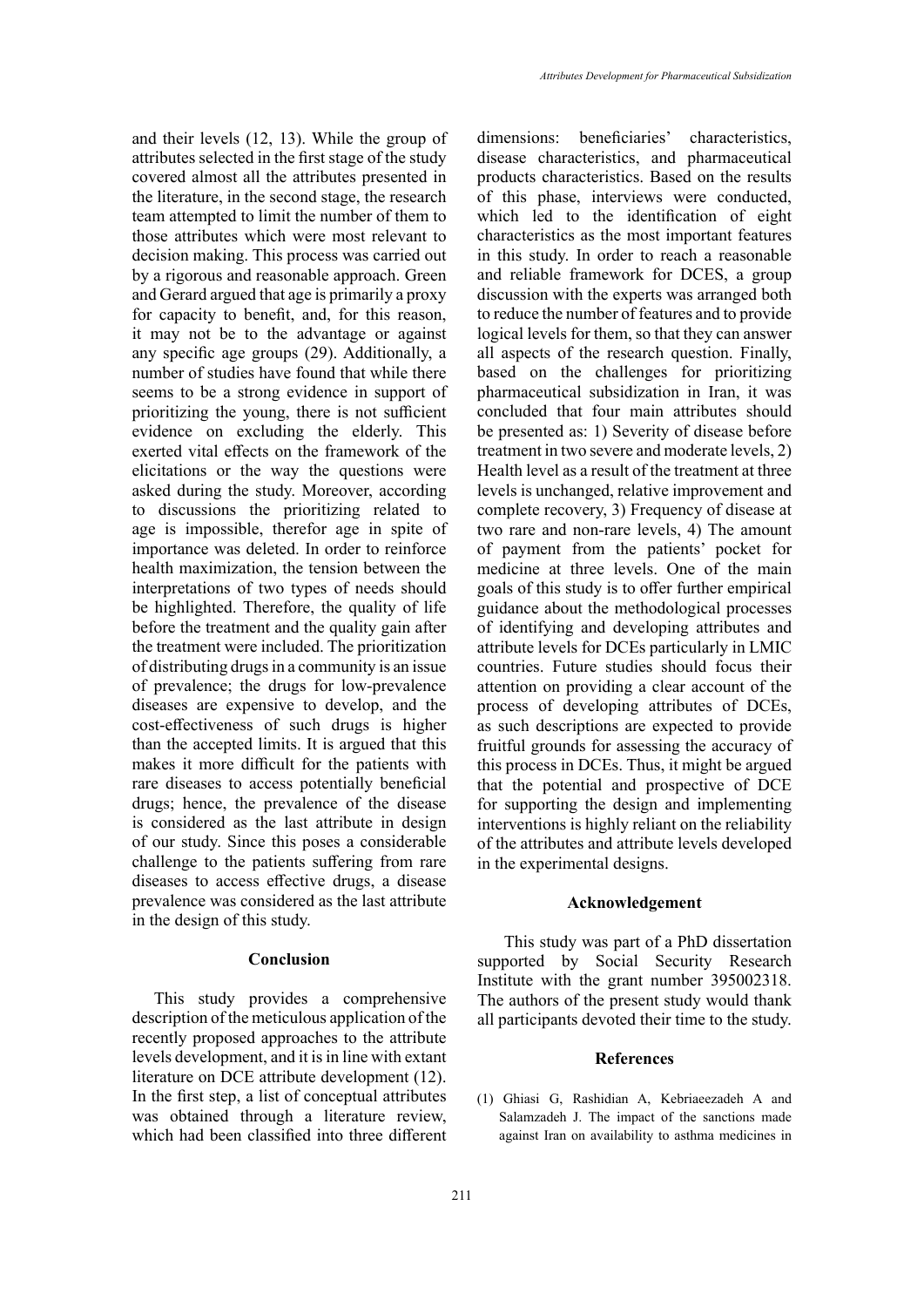Tehran. *Iran. J. Pharm. Res.* (2016) 15: 567–71.

- (2) Gu Y, Lancsar E, Ghijben P, Butler JRG and Donaldson C. Attributes and weights in health care priority setting: A systematic review of what counts and to what extent. *Soc. Sci. Med.* (2015) 146: 41–52.
- (3) Whitty JA, Rundle-Thiele SR and Scuffham PA. Insights into public preferences for pharmaceutical funding. *Int. J. Pharm. Healthc. Mark.* (2008) 2: 216–34.
- (4) Mehralian G and Bastani P. Pharmaceutical strategic purchasing: A key to improve access to medicines. *Iran. J. Pharm. Res.* (2015) 14: 345–6.
- (5) Drummond M. Twenty years of using economic evaluations for drug reimbursement decisions: what has been achieved? *J. Health Polit. Polic.*  (2013) 38: 1081–102.
- (6) Sobhanian S, Ebadi J, Mehrara M and Akhavan Behbahani A. Discrete choice experiment, an efficient approachto ecconomic valuation of benefits in health projects and policies. *Majlis and Rahbord* (2015) 21: 5–37.
- (7) Ryan M, Scott DA, Reeves C, Bate A, van Teijlingen ER, Russell EM, Napper M and Robb CM. Eliciting public preferences for healthcare: a systematic review of techniques. *Health Technol. Assess.* (2001) 5: 1–186.
- (8) Wiseman V, Mooney G, Berry G and Tang K. Involving the general public in priority setting: experiences from Australia. *Soc. Sci. Med.* (2003) 56: 1001–12.
- (9) van Exel J, Baker R, Mason H, Donaldson C, Brouwer W and EuroVaQ Team. Public views on principles for health care priority setting: findings of a European cross-country study using Q methodology. *Soc. Sci. Med.* (2015) 126: 128–37.
- (10) Tappenden P, Brazier J, Ratcliffe J and Chilcott J. Experiment to Explore NICE Decision Making. *Pharmacoeconomics* (2007) 25: 685–93.
- (11) Mangham LJ, Hanson K and McPake B. How to do (or not to do) ... Designing a discrete choice experiment for application in a low-income country. *Health Policy Plan.* (2009) 24: 151–8.
- (12) Coast J, Al-Janabi H, Sutton EJ, Horrocks SA, Vosper AJ, Swancutt DR and Flynn TN. Using qualitative methods for attribute development for discrete choice experiments: issues and recommendations. *Health Econ.* (2012) 21: 730– 41.
- (13) Kjær T. A review of the discrete choice experiment - with emphasis on its application in health care. *Health Economics Papers* (2005) 1: 1–139.
- (14) Hiligsmann M, van Durme C, Geusens P, Dellaert

BG, Dirksen CD, van der Weijden T, Reginster JY and Boonen A. Nominal group technique to select attributes for discrete choice experiments: an example for drug treatment choice in osteoporosis. *Patient Prefer. Adherence* (2013) 7: 133–9.

- (15) Coast J and Horrocks S. Developing attributes and levels for discrete choice experiments using qualitative methods. *J. Health Serv. Res. Pol.* (2007) 12: 25–30.
- (16) Louviere JJ, Pihlens D and Carson R. Design of discrete choice experiments: a discussion of issues that matter in future applied research. *J. Choice Model.* (2011) 4: 1–8.
- (17) Reed Johnson F, Lancsar E, Marshall D, Kilambi V, Mühlbacher A, Regier DA, Bresnahan BW, Kanninen B and Bridges JF. Constructing experimental designs for discrete-choice experiments: report of the ISPOR conjoint analysis experimental design good research practices task force. *Value Health* (2013) 16: 3–13.
- (18) Clark MD, Determann D, Petrou S, Moro D and de Bekker-Grob EW. Discrete choice experiments in health economics: a review of the literature. *Pharmacoeconomics* (2014) 32: 883–902.
- (19) Abiiro GA, Leppert G, Mbera GB, Robyn PJ and De Allegri M. Developing attributes and attributelevels for a discrete choice experiment on micro health insurance in rural Malawi. *BMC Health Serv. Res.* (2014) 14: 235.
- (20) Kerssens JJ and Groenewegen PP. Consumer preferences in social health insurance. *Eur. J. Health Econ.* (2005) 6: 8-15.
- (21) Islam T, Louviere JJ and Burke PF. Modeling the effects of including/excluding attributes in choice experiments on systematic and random components. *Int. J. Res. Mark.* (2007) 24: 289– 300.
- (22) Norman R, Hall J, Street D and Viney R. Efficiency and equity: a stated preference approach. *Health Econ.* (2013) 22: 568–81.
- (23) Rowen D, Brazier J, Mukuria C, Keetharuth A, Hole AR, Tsuchiya A, Whyte S and Shackley P. Eliciting societal preferences for weighting QALYs for burden of illness and end of life. *Med. Decis. Making* (2016) 36: 210–22.
- (24) Shah KK, Tsuchiya A and Wailoo AJ. Valuing health at the end of life: a stated preference discrete choice experiment. *Soc. Sci. Med.* (2015) 124: 48–56.
- (25) Mentzakis E, Stefanowska P and Hurley J. A discrete choice experiment investigating preferences for funding drugs used to treat orphan diseases: an exploratory study Emmanouil